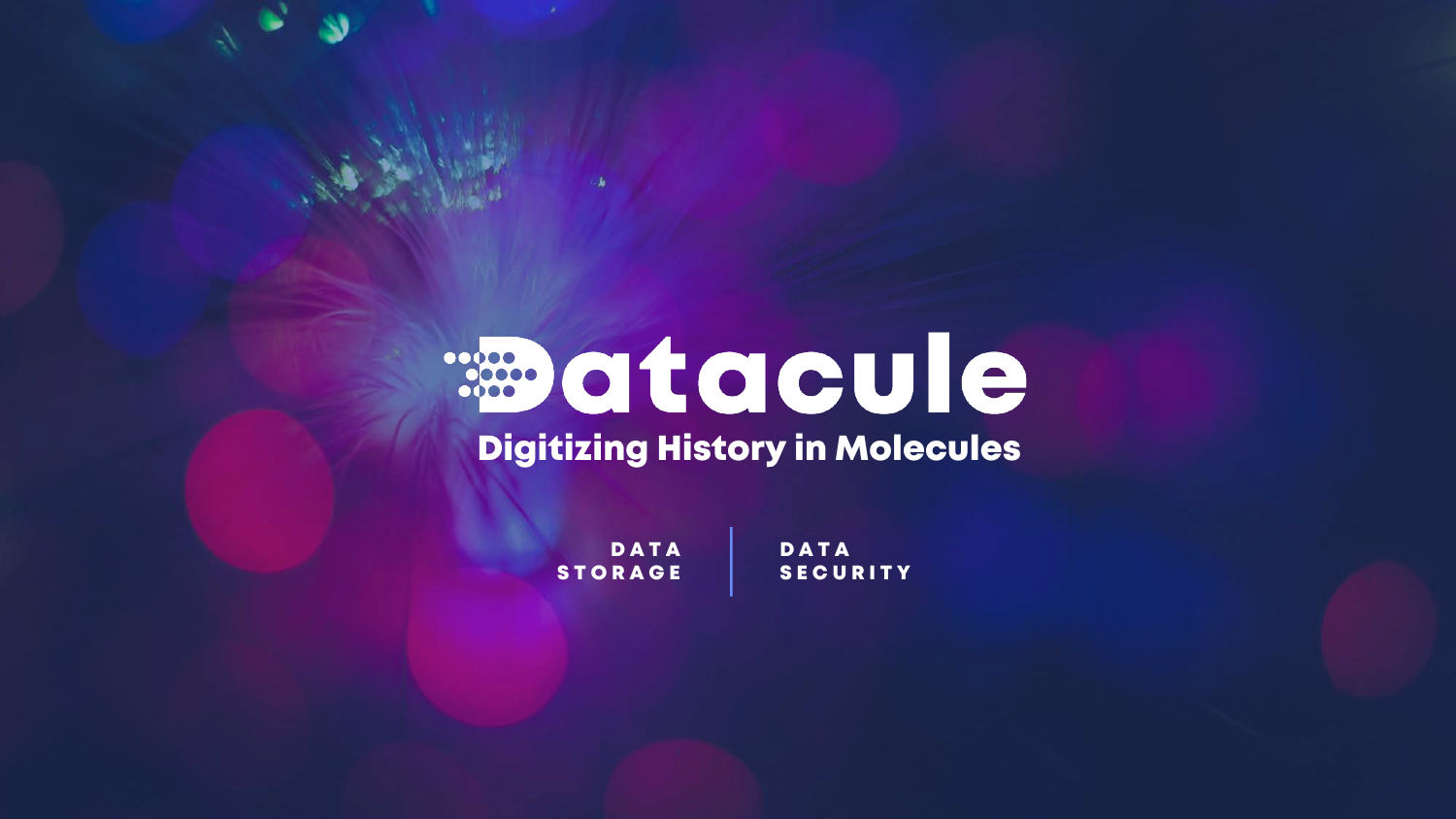# WE BELIEVE

That secure and green data storage should be accessible and affordable. So we created Datacule, the most sustainable, secure, and **inexpensive** archival data storage solution. Our platform combines AI, chemistry, printing and optics to deliver a futureproofed solution for the explosive data growth of today and tomorrow. We empower customers to safeguard their most valued and competitive asset for generations to come.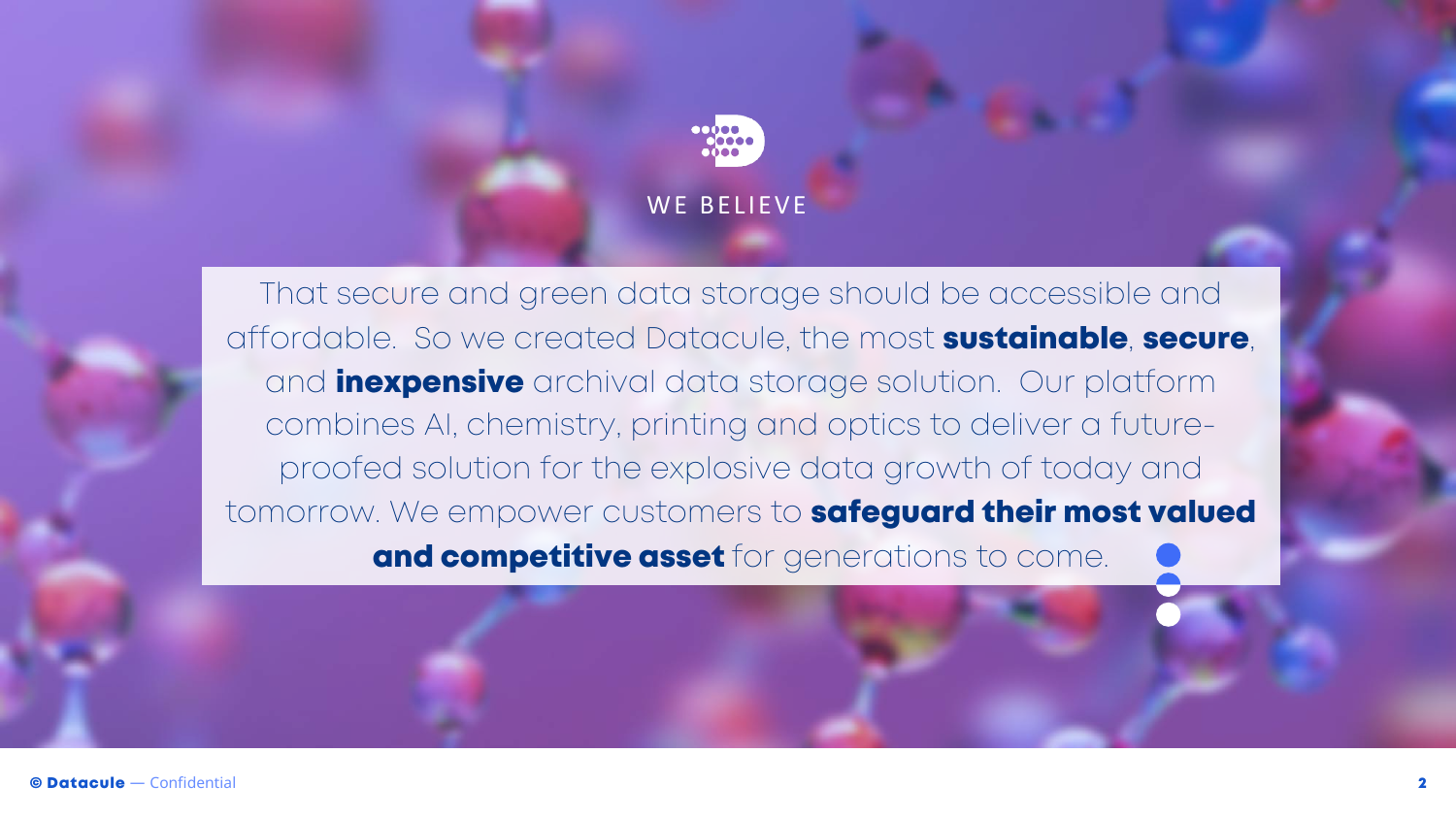

### The **Datacule** Solution



Each uniquely identifiable molecule = 1 bit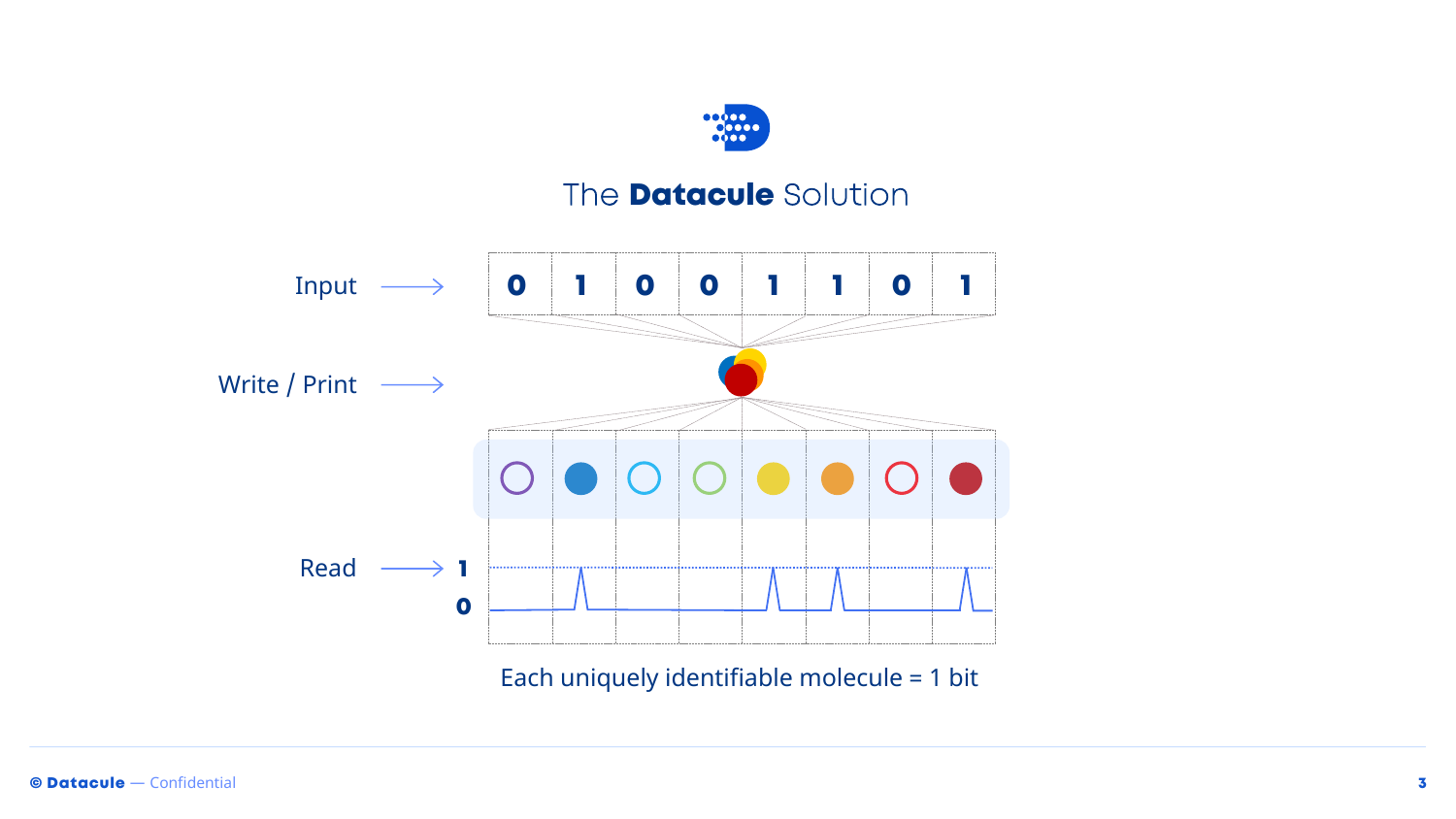#### A sustainable and

secure information storage and management solution

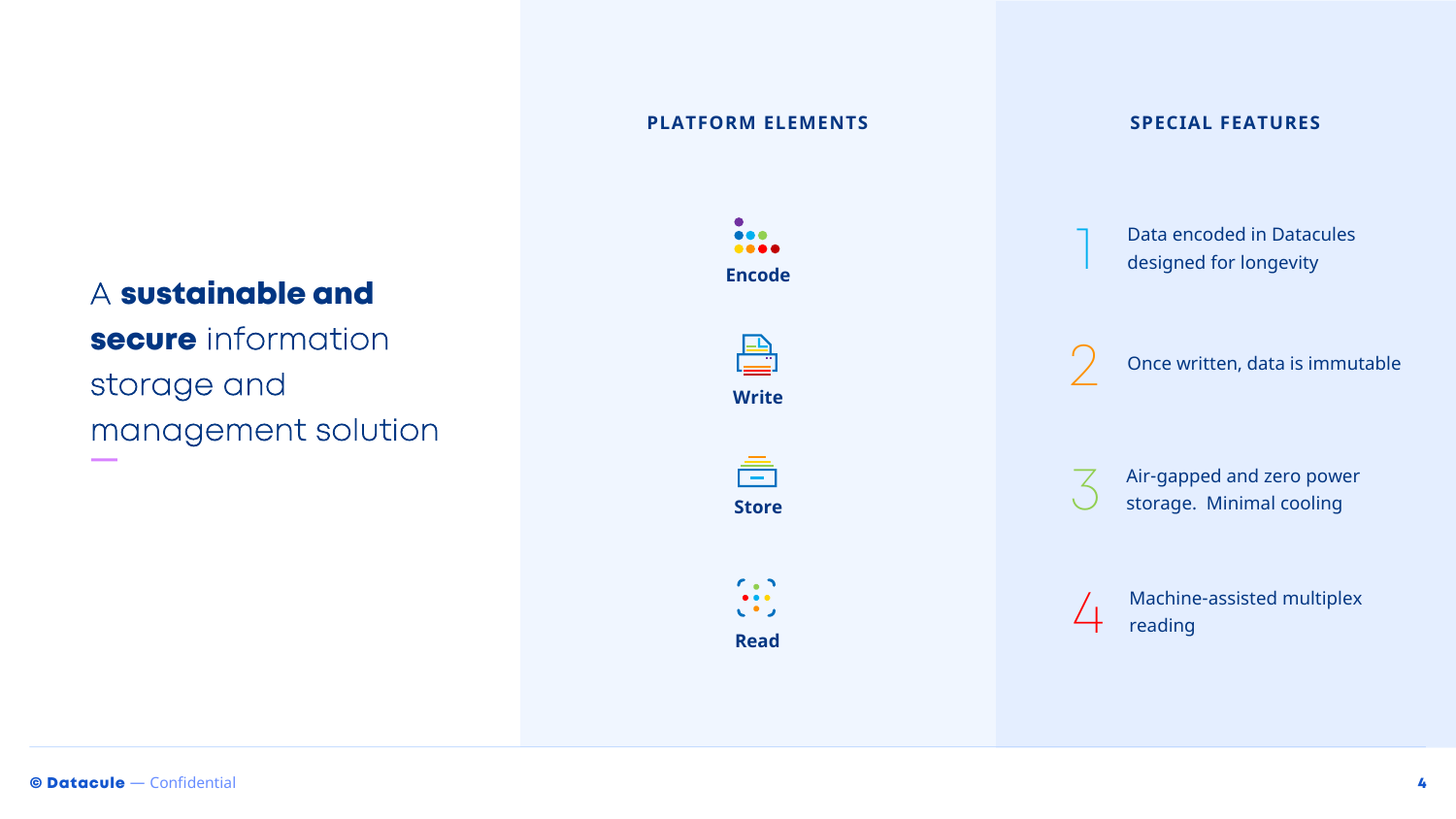# Where it started

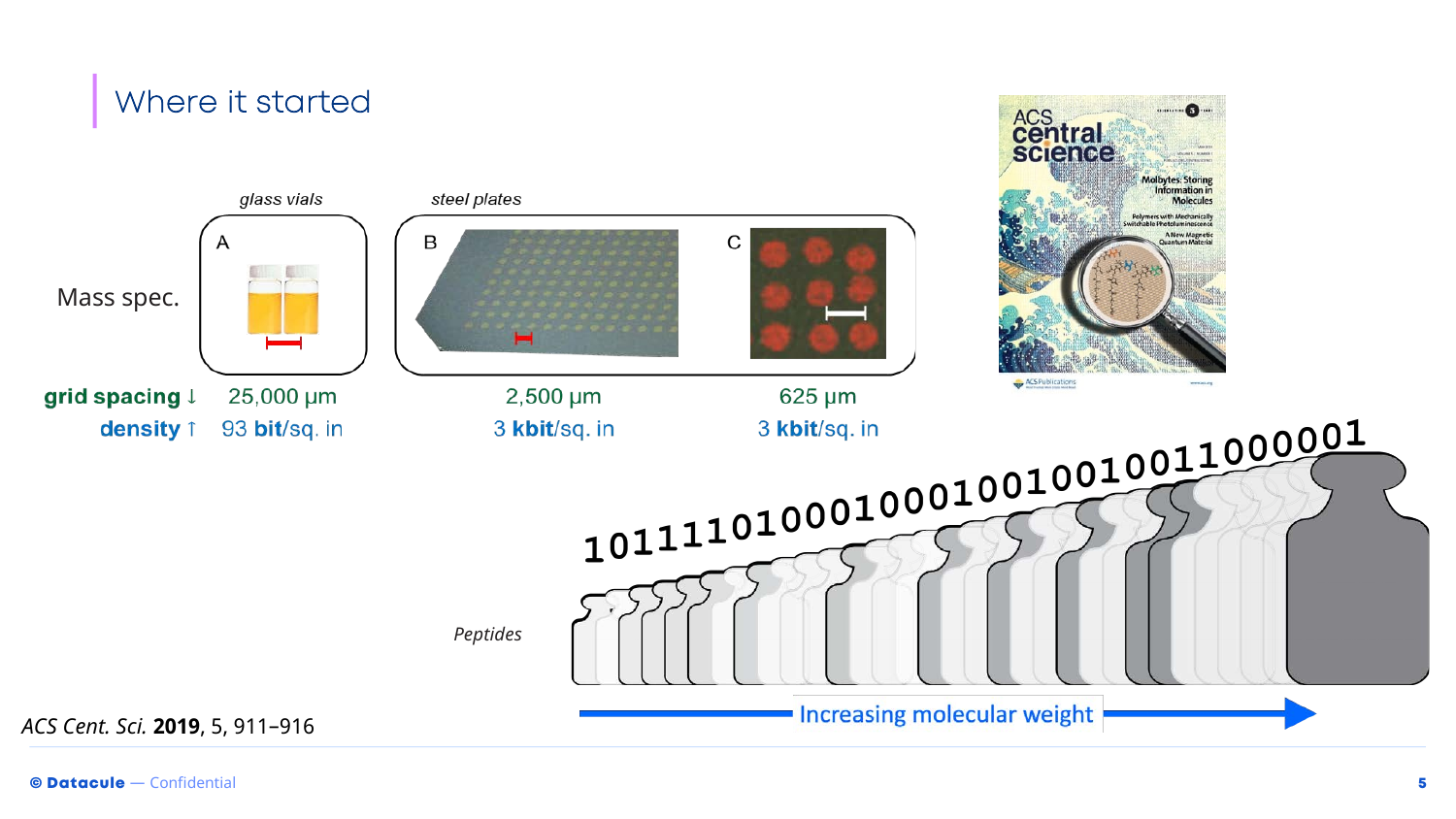# Where it started





3.95 kB 61 kB 237 kB

*ACS Cent. Sci.* **2021**, 7, 10, 1738-1735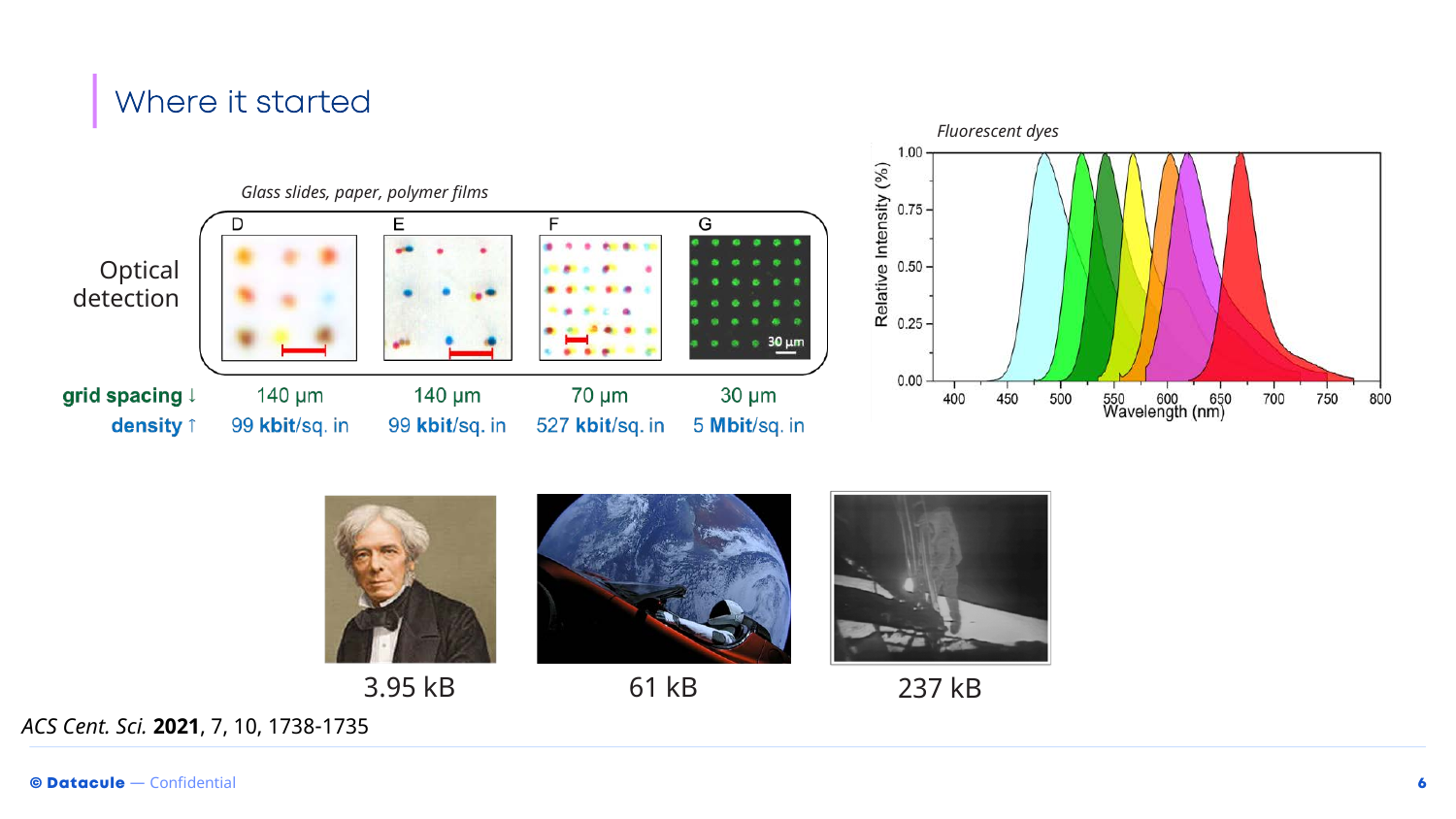#### **ARLINGTON**

First end-to-end data storage demonstration with continuous reading.